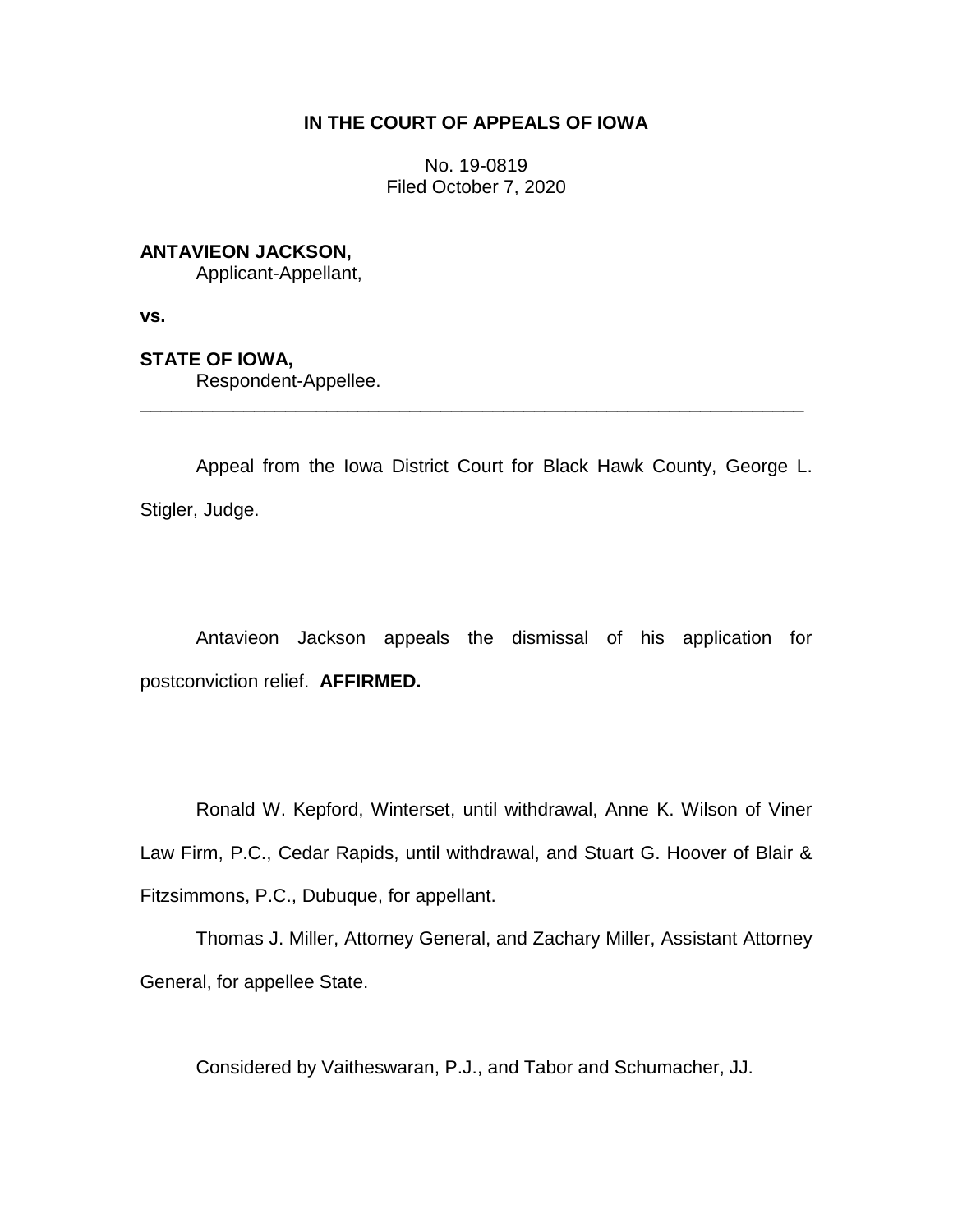## **TABOR, Judge.**

A jury convicted Antavieon Jackson of sexual abuse in the third degree. Our court affirmed his conviction on direct appeal. *State v. Jackson*, No. 17-0288, 2018 WL 1099527, at \*1 (Iowa Ct. App. Feb. 21, 2018). A few months later, Jackson applied for postconviction relief (PCR). The hearing on his PCR application grew ugly. The district court quizzed Jackson on the merits of his allegations about "the victim's background." Appearing telephonically, Jackson responded with profanity:

What are you trying to do, dog? Like you steady asking me dumbass shit like for what?

The court hung up on Jackson, blaming "his use of language." The court ultimately dismissed Jackson's PCR application.

Jackson now appeals. He claims the district court violated his procedural due process and statutory rights by "arbitrarily terminating his participation in the hearing." But Jackson did not raise either the constitutional or statutory claim to the court, so he did not preserve error. *See Lamasters v. State*, 821 N.W.2d 856, 862 (Iowa 2012) ("It is a fundamental doctrine of appellate review that issues must ordinarily be both raised and decided by the district court before we will decide them on appeal." (citation omitted)); *see also State v. Bynum*, 937 N.W.2d 319, 324 (Iowa 2020) (noting the error-preservation requirement "applies with equal force to constitutional issues").

Because his attorney did not object to the court disconnecting the call, Jackson also alleges that PCR "counsel was ineffective by failing to take his deposition and in failing to object to the court's termination of the telephone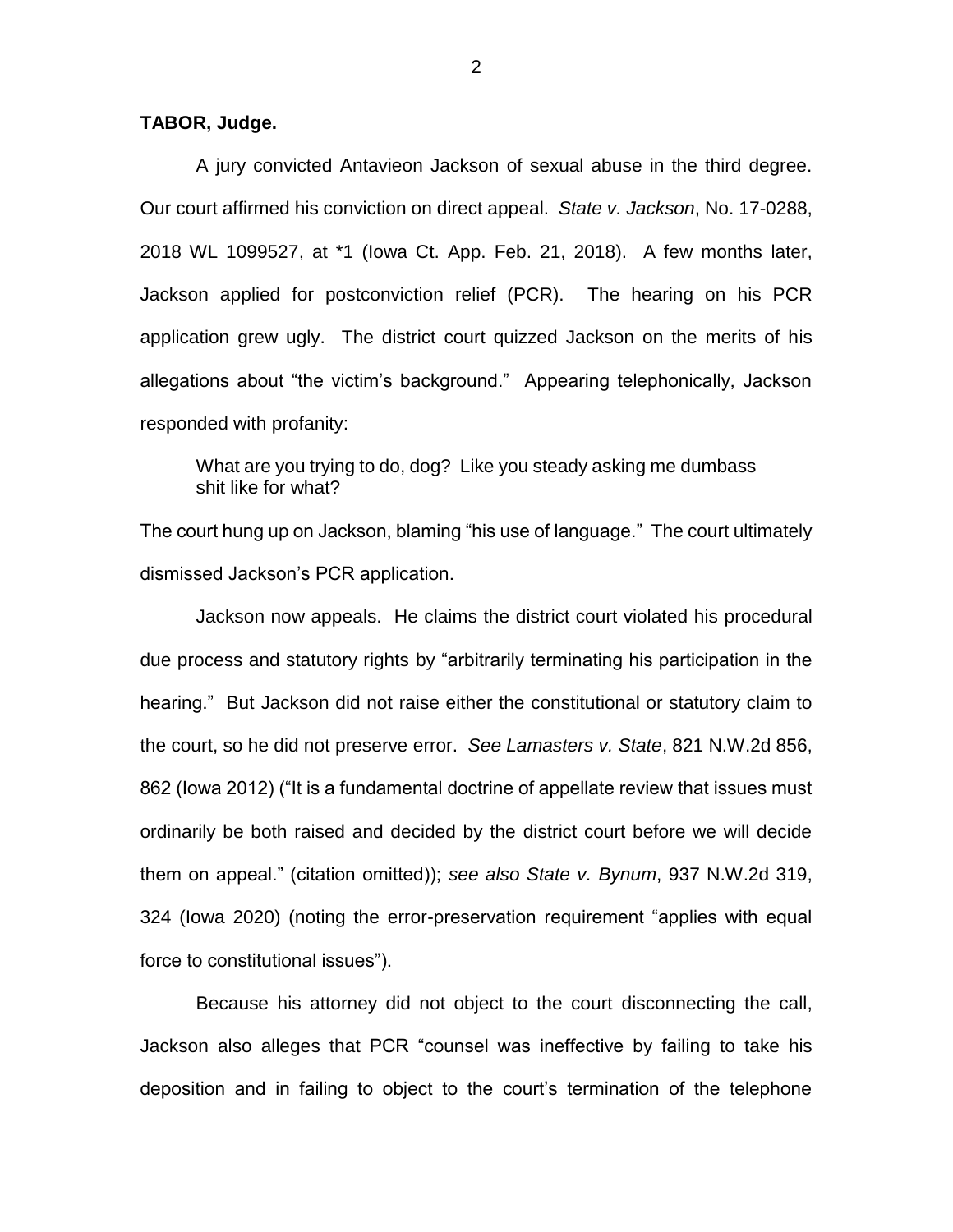conference." Jackson offers no substantive argument or citations to legal authority to support his ineffective-assistance claim. It is not our role to formulate an argument on Jackson's behalf. *See Hyler v. Garner*, 548 N.W.2d 864, 876 (Iowa 1996) ("[W]e will not speculate on the arguments [a party] might have made and then search for legal authority and comb the record for facts to support such arguments."). Rather, we must decide whether Jackson has established his claim of ineffective assistance of PCR counsel.<sup>1</sup>

That claim has two components. First, Jackson must prove his PCR counsel's performance was deficient. *See Strickland v. Washington*, 466 U.S. 668, 687 (1984). Second, Jackson must show his counsel's deficient performance prejudiced his case. *See id.* "When complaining about the adequacy of an attorney's representation, it is not enough to simply claim that counsel should have done a better job." *Dunbar v. State*, 515 N.W.2d 12, 15 (Iowa 1994). Jackson "must state the specific ways in which counsel's performance was inadequate and identify how competent representation probably would have changed the outcome." *See id.*

Jackson does not meet the *Dunbar* standard. He does not propose how his further participation in the PCR hearing or the submission of his deposition "would have affected the result obtained" in the PCR action or at the criminal trial. *See id.*

 $\overline{a}$ 

3

<sup>1</sup> We generally review the denial of PCR for correction of errors at law. *Goode v. State*, 920 N.W.2d 520, 523 (Iowa 2018). But when the applicant alleges ineffective assistance of PCR counsel, we engage in a de novo review. *Id.*